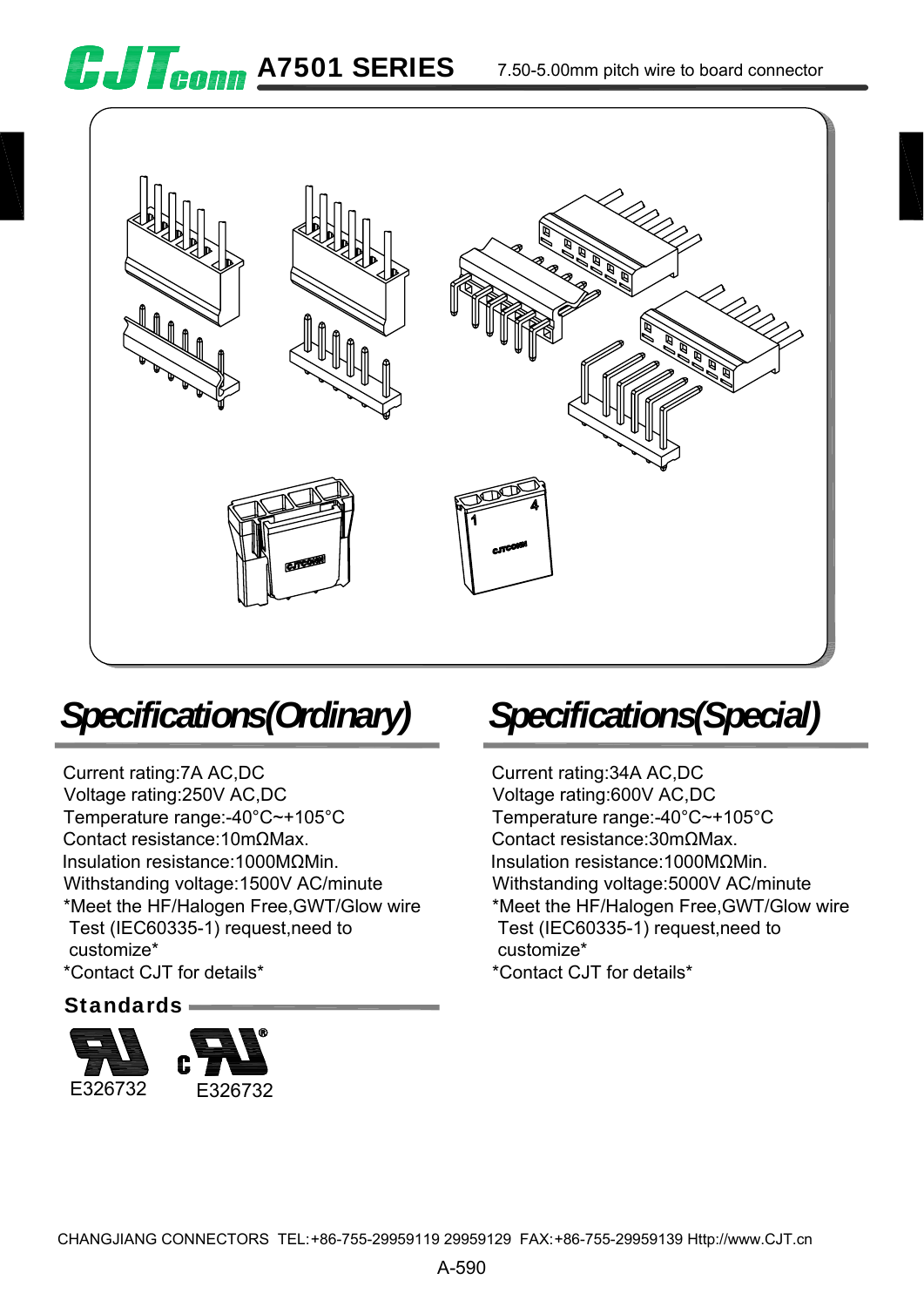

#### 7.50-5.00mm pitch wire to board connector

# **Assembly layout**





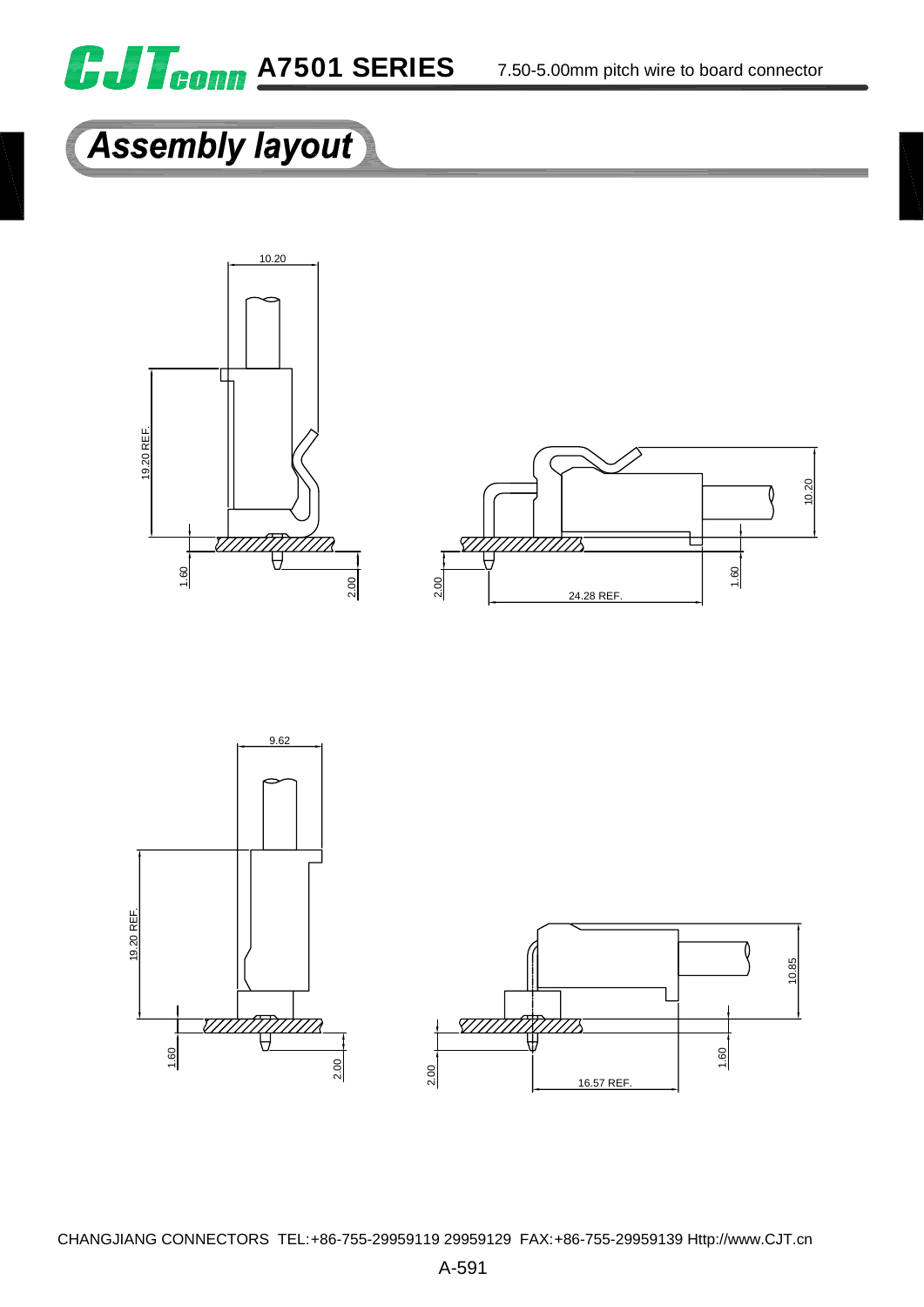



**Reference Informations:** \*Used in CJT A7501HFA-XP series Housing



| Ordering information & Specifications: |  |            |                   |              |                 | Unit:mm   |
|----------------------------------------|--|------------|-------------------|--------------|-----------------|-----------|
| Part NO.                               |  | Wire Range | Insulation O.D.   | Material     | Finish          | Qty/reel  |
| A7501AF-TB                             |  | AWG#14-#16 | $4.57$ mm $(max)$ | <b>Brass</b> | Tin over Nickel | 5,000 PCS |
|                                        |  |            |                   |              |                 |           |

 $A7501AF-T-L$  7.50mm pitch Crimp Terminal

**Reference Informations:**

\*Used in CJT A7501HFA-XP series Housing



| Ordering information & Specifications: |            |                   |              |                 | Unit:mm   |
|----------------------------------------|------------|-------------------|--------------|-----------------|-----------|
| Part NO.                               | Wire Range | Insulation O.D.   | Material     | Finish          | Qtv/reel  |
| A7501AF-TB-L                           | AWG#14-#16 | $3.30$ mm $(max)$ | <b>Brass</b> | Tin over Nickel | 5,000 PCS |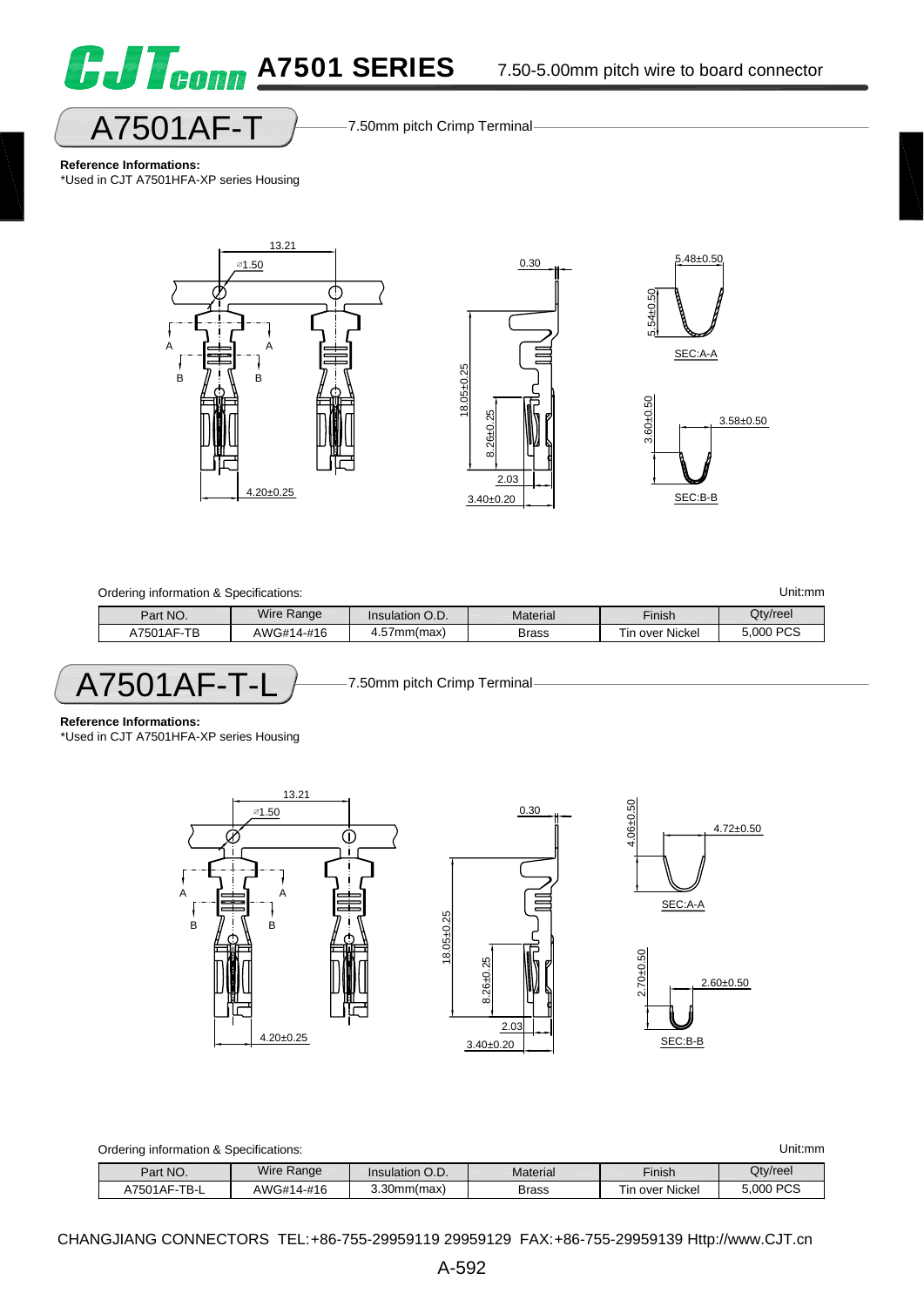

5.30±0.46

 $5.30 + 0.46$ 



A7501AF-T-LL 7.50mm pitch Crimp Terminal

**Reference Informations:**

\*Used in CJT A7501HFA-XP series Housing



| Unit:mm<br>Ordering information & Specifications: |            |                   |              |                 |           |
|---------------------------------------------------|------------|-------------------|--------------|-----------------|-----------|
| Part NO.                                          | Wire Range | Insulation O.D.   | Material     | Finish          | Qtv/reel  |
| A7501AF-TB-LL                                     | AWG#18-#20 | $2.85$ mm $(max)$ | <b>Brass</b> | Tin over Nickel | 5,000 PCS |
|                                                   |            |                   |              |                 |           |

A7501AF-SCA 7.50mm pitch Crimp Terminal

**Reference Informations:**

\*Used in CJT A7501HFA-XP series Housing



| Ordering information & ' | : Specifications:    |            |          |        | Unit:mm  |
|--------------------------|----------------------|------------|----------|--------|----------|
| Dort NC                  | <b>Miro</b><br>Ranna | Inequality | Motorial | Einich | Oty/reel |

| Part NO.      | Wire Range | Insulation O.D.   | Material     | Finish             | Qtv/reel  |
|---------------|------------|-------------------|--------------|--------------------|-----------|
| A7501AF-TB-HH | AWG#10-#12 | $4.57$ mm $(max)$ | Brass        | Tin over Nickel    | 5,000 PCS |
| A7501AF-SCA   | AWG#10-#12 | $4.57$ mm $(max)$ | Copper Alloy | Silver over Nickel | 5,000 PCS |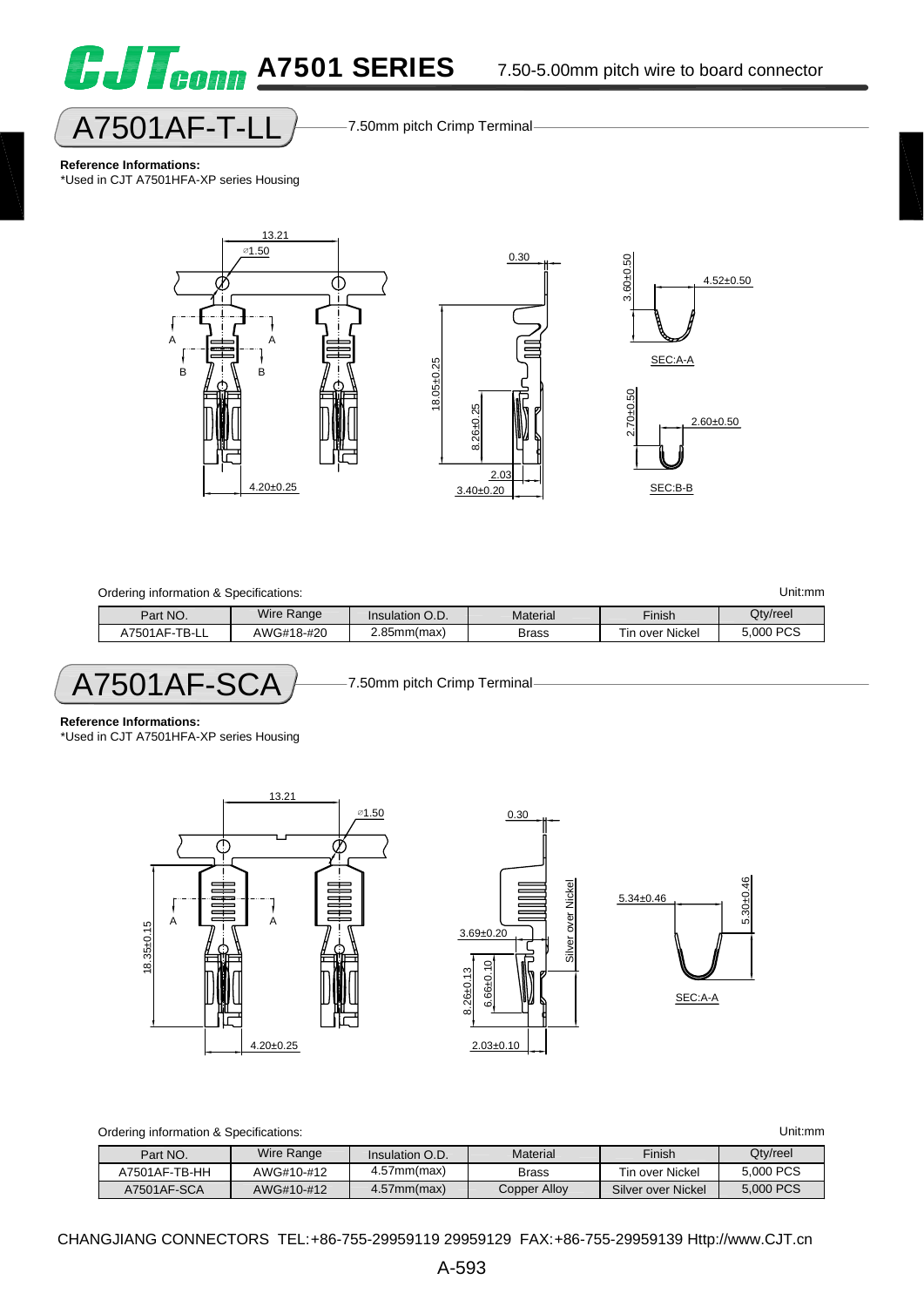

### A7501AM-T 7.50mm pitch Crimp Terminal

#### **Reference Informations:**

\*Used in CJT A7501HMA-XP series Housing





| Ordering information & Specifications: |            |                   |              |                 | Unit:mm   |
|----------------------------------------|------------|-------------------|--------------|-----------------|-----------|
| Part NO.                               | Wire Range | Insulation O.D.   | Material     | Finish          | Qtv/reel  |
| A7501AM-TB                             | AWG#14-#16 | $4.57$ mm $(max)$ | <b>Brass</b> | Tin over Nickel | 5,000 PCS |
| A7501AM-TBS                            | AWG#14-#16 | $4.57$ mm $(max)$ | <b>Brass</b> | Unplated        | 5,000 PCS |

A7501AM-T-L 7.50mm pitch Crimp Terminal

**Reference Informations:**

\*Used in CJT A7501HMA-XP series Housing





| Ordering information & Specifications: |            |                   |              |                 | Unit:mm   |
|----------------------------------------|------------|-------------------|--------------|-----------------|-----------|
| Part NO.                               | Wire Range | Insulation O.D.   | Material     | Finish          | Qtv/reel  |
| A7501AM-TB-L                           | AWG#18     | $3.30$ mm $(max)$ | <b>Brass</b> | Tin over Nickel | 5,000 PCS |
| A7501AM-TBS-L                          | AWG#18     | $3.30$ mm $(max)$ | <b>Brass</b> | Unplated        | 5,000 PCS |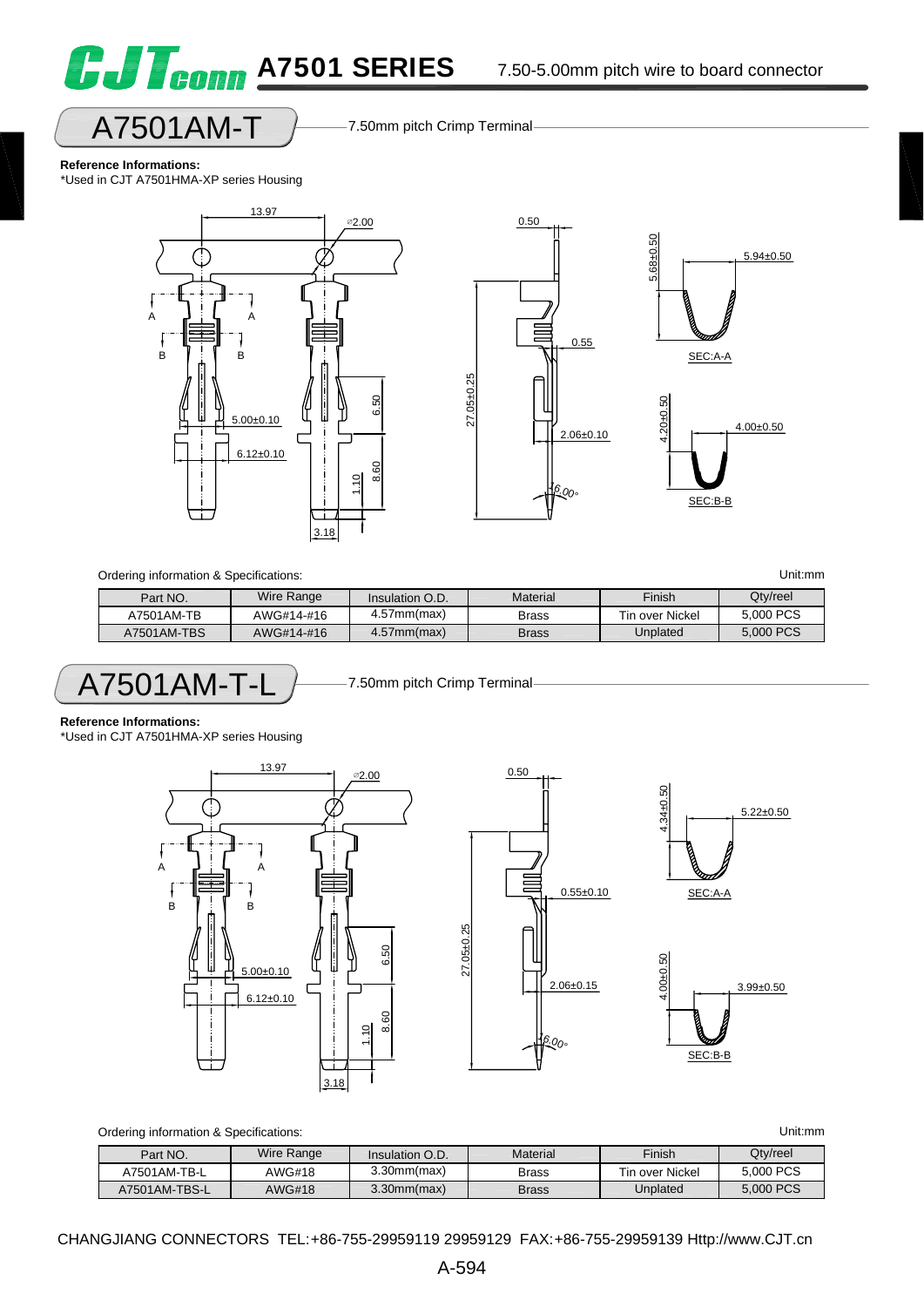

#### **Reference Informations:**

\*Used in CJT A7501HMA-XP series Housing



**G.J T<sub>conn</sub> A7501 SERIES** 



| Ordering information & Specifications: |            |                   |              |                 |           |
|----------------------------------------|------------|-------------------|--------------|-----------------|-----------|
| Part NO.                               | Wire Range | Insulation O.D.   | Material     | <b>Finish</b>   | Qty/reel  |
| A7501AM-TB-LL                          | AWG#18-#20 | $3.30$ mm $(max)$ | <b>Brass</b> | Tin over Nickel | 5,000 PCS |
| A7501AM-TBS-LL                         | AWG#18-#20 | $3.30$ mm $(max)$ | <b>Brass</b> | Unplated        | 5,000 PCS |

$$
\fbox{A7501AM-T-H}
$$

7.50mm pitch Crimp Terminal

#### **Reference Informations:**

\*Used in CJT A7501HMA-XP series Housing





| Unit:mm |  |  |
|---------|--|--|
|         |  |  |
|         |  |  |

|               | Ordering information & Specifications: |                   |              |                 | Unit:mm   |
|---------------|----------------------------------------|-------------------|--------------|-----------------|-----------|
| Part NO.      | Wire Range                             | Insulation O.D.   | Material     | Finish          | Qty/reel  |
| A7501AM-TB-H  | DOUBLE AWG#18                          | $4.57$ mm $(max)$ | <b>Brass</b> | Tin over Nickel | 5,000 PCS |
| A7501AM-TBS-H | DOUBLE AWG#18                          | $4.57$ mm $(max)$ | <b>Brass</b> | Unplated        | 5,000 PCS |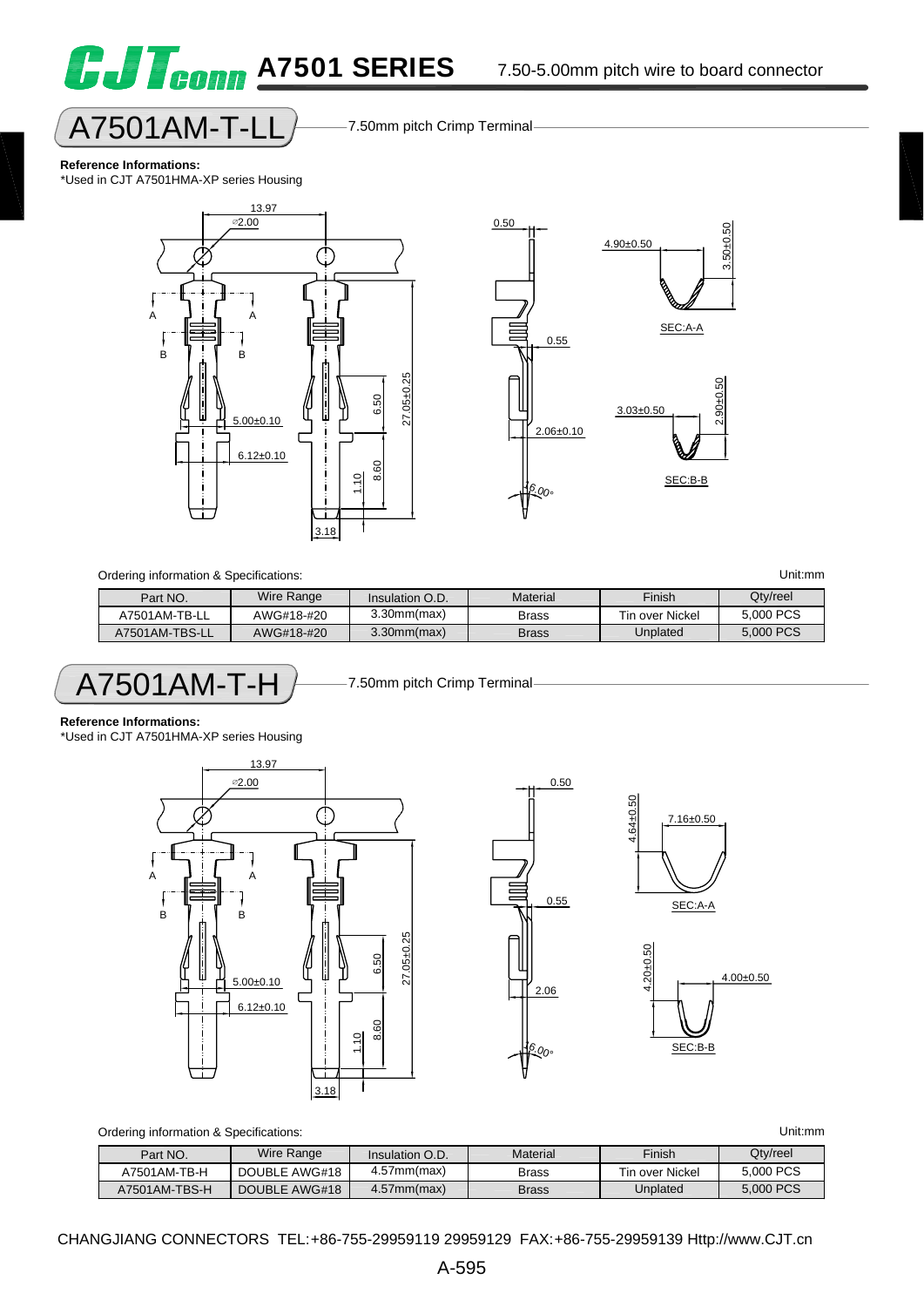### $A7501AM-SCA$  7.50mm pitch Crimp Terminal

#### **Reference Informations:**

\*Used in CJT A7501HMA-XP series Housing



**G.J Toonn A7501 SERIES** 



Ordering information & Specifications: Unit:mm

| Part NO.      | Wire Range | Insulation O.D.   | Material     | Finish             | Qtv/reel  |
|---------------|------------|-------------------|--------------|--------------------|-----------|
| A7501AM-TB-HH | AWG#10-#12 | $4.57$ mm $(max)$ | <b>Brass</b> | Tin over Nickel    | 5,000 PCS |
| A7501AM-SCA   | AWG#10-#12 | $4.57$ mm $(max)$ | Copper Alloy | Silver over Nickel | 5,000 PCS |

Ordering Information: A7501H-XP - \*\*\* 1 2 1.Part No. 2.Material:

 (blank)-Nylon 66,UL94V-2(Natural) V0-Nylon 66,UL94V-0(Black) GWT-Nylon 66,UL94V-0,GWT 750°C

$$
\sf A7501H\text{-}XP
$$

7.50-5.00mm pitch Housing

#### **Reference Informations:**

\*Material:Nylon 66,UL94V-2

\*Suitable CJT A3964-T(-L) series Terminal \*Mates with CJT A7501WV,WR,WVA,WRA-XP series Wafer \*Color:Natural







**PARADICAL** Ŕ  $\widehat{\mathbb{F}}$ Ø Ę Ŕ Ø

Ordering Information & Dimensions:

| PART NO. | <b>Dimensions</b> |          |
|----------|-------------------|----------|
|          | А                 | R        |
| 2P       | 7.50              | 12.50    |
| 3P       | 12.50             | 17.50    |
| 4P       | 15.24             | 22.50    |
| 5P       | 20.32             | 27.50    |
| 6P       | 25.40             | 32.50    |
|          |                   | .<br>. . |

Unit: mm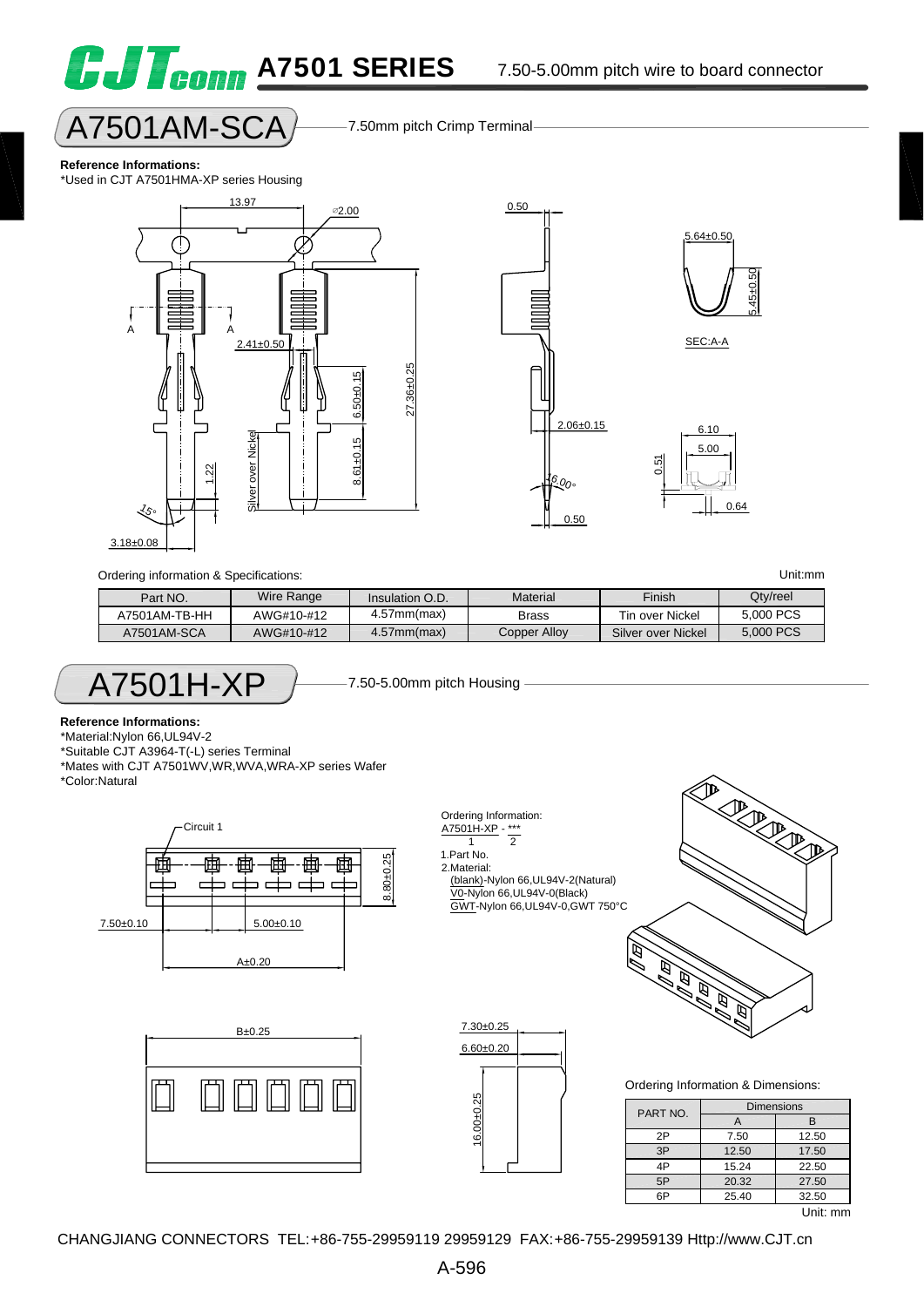

 $\overline{A7501}$ HFA-XP $\overline{P}$  7.50mm pitch Housing



#### **Reference Informations:**

\*Material:Nylon 66,UL94V-0 \*Suitable CJT A7501AF-T(-L/-LL),A7501AF-SCA series Terminal \*Mates with CJT A7501HMA-XP series Housing \*Color:Black



#### 1.Part No.

2.Material: (blank)-Nylon 66,UL94V-0(Black) V2-Nylon 66,UL94V-2(Natural) GWT-Nylon 66,UL94V-0,GWT 750°C(Black)



 $A_{\pm}0.20$ 



15.51±0.25

 $6.35 \pm 0.25$ <br> $+ 27.40 \pm 0.25$ 





#### **Reference Informations:**

\*Material:Nylon 66,UL94V-2 \*Suitable CJT A7501AM-T(-L/-LL/-H),A7501AM-SCA series Terminal \*Mates with CJT A7501HFA-XP series Housing \*Color:Black

> 7.50±0.10  $A\pm0.20$ Circuit 1









#### Ordering Information & Dimensions:

| PART NO. | <b>Dimensions</b> |          |
|----------|-------------------|----------|
|          |                   | в        |
| 2P       | 7.50              | 15.98    |
| 3P       | 15.00             | 23.48    |
| 4P       | 22.50             | 30.98    |
| 5P       | 30.00             | 38.48    |
| 6P       | 37.50             | 45.98    |
| 8P       | 52.50             | 60.98    |
|          |                   | Unit: mm |

Ordering Information:  $\frac{A7501HMA-XP}{1}$  - \*\*\* 1 2 1.Part No. 2.Material: (blank)-Nylon 66,UL94V-0(Black)

 V2-Nylon 66,UL94V-2(Natural) GWT-Nylon 66,UL94V-0,GWT 750°C(Black)



#### Ordering Information & Dimensions:

| PART NO. | <b>Dimensions</b> |       |
|----------|-------------------|-------|
|          | А                 | R     |
| 2P       | 7.50              | 15.86 |
| 3P       | 15.00             | 23.36 |
| 4P       | 22.50             | 30.86 |
| 5P       | 30.00             | 38.36 |
|          | 37.50             | 45.86 |
|          |                   |       |

Unit: mm

1 2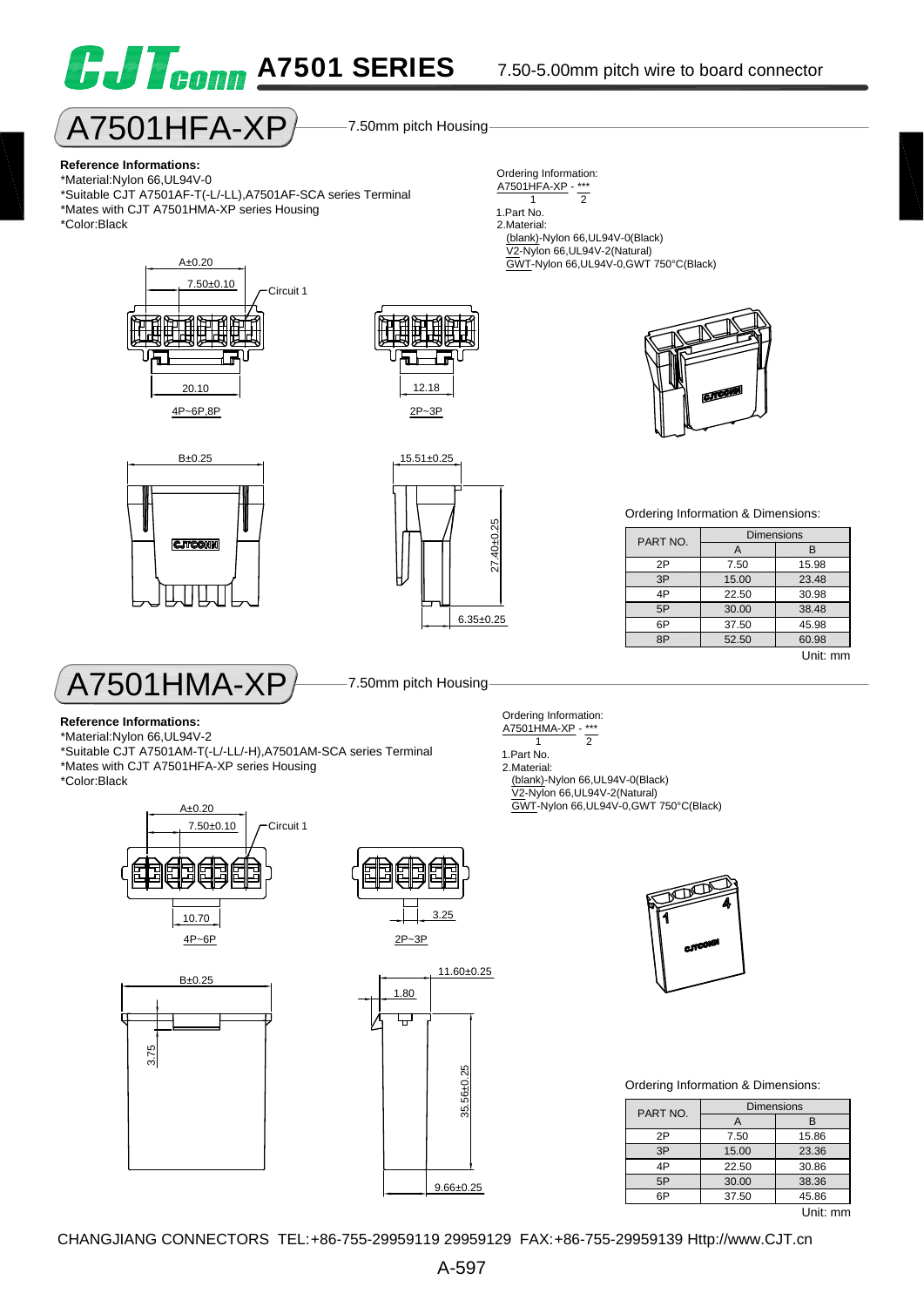

## $A7501$  WV - $XP$   $\rightarrow$  7.50-5.00mm pitch 180° Wafer

#### **Reference Informations:**

\*Material:Pin:Brass/Tin over Nickel Insulator:Nylon 66,UL94V-2 \*Mates with CJT A7501H-XP series Housing \*Color:Natural





Ordering Information:



P.C.B LAYOUT







€

Ordering Information & Dimensions:

| PART NO. | <b>Dimensions</b> |          |
|----------|-------------------|----------|
|          | А                 | в        |
| 2P       | 7.50              | 12.50    |
| 3P       | 12.50             | 17.50    |
| 4P       | 15.24             | 22.50    |
| 5P       | 20.32             | 27.50    |
| 6P       | 25.40             | 32.50    |
|          |                   | Unit: mm |

A7501WR-XP

#### **Reference Informations:**

\*Material:Pin:Brass/Tin over Nickel Insulator:Nylon 66,UL94V-2 \*Mates with CJT A7501H-XP series Housing

\*Color:Natural





7.50-5.00mm pitch 90° Wafer

Ordering Information: A7501WR-XP - \*\*\*  $\frac{1}{2}$   $\frac{1}{3}$ 

- 1.Part No.
- 2.Material: (blank)-Nylon 66,UL94V-2(Natural) V0-Nylon 66,UL94V-0(White)
- GWT-Nylon 66,UL94V-0,GWT 750°C 3.Finish:
- (blank):Tin over Nickel G:Gold over Nickel

$$
\begin{array}{c}\n 7.50 \pm 0.10 \\
\hline\n 5.00 \pm 0.10 \\
\hline\n \end{array}
$$

P.C.B LAYOUT



Ordering Information & Dimensions:

| PART NO. | <b>Dimensions</b> |       |
|----------|-------------------|-------|
|          | A                 | в     |
| 2P       | 7.50              | 12.50 |
| 3P       | 12.50             | 17.50 |
| 4P       | 15.24             | 22.50 |
| 5P       | 20.32             | 27.50 |
| 6P       | 25.40             | 32.50 |
|          |                   | t: mm |